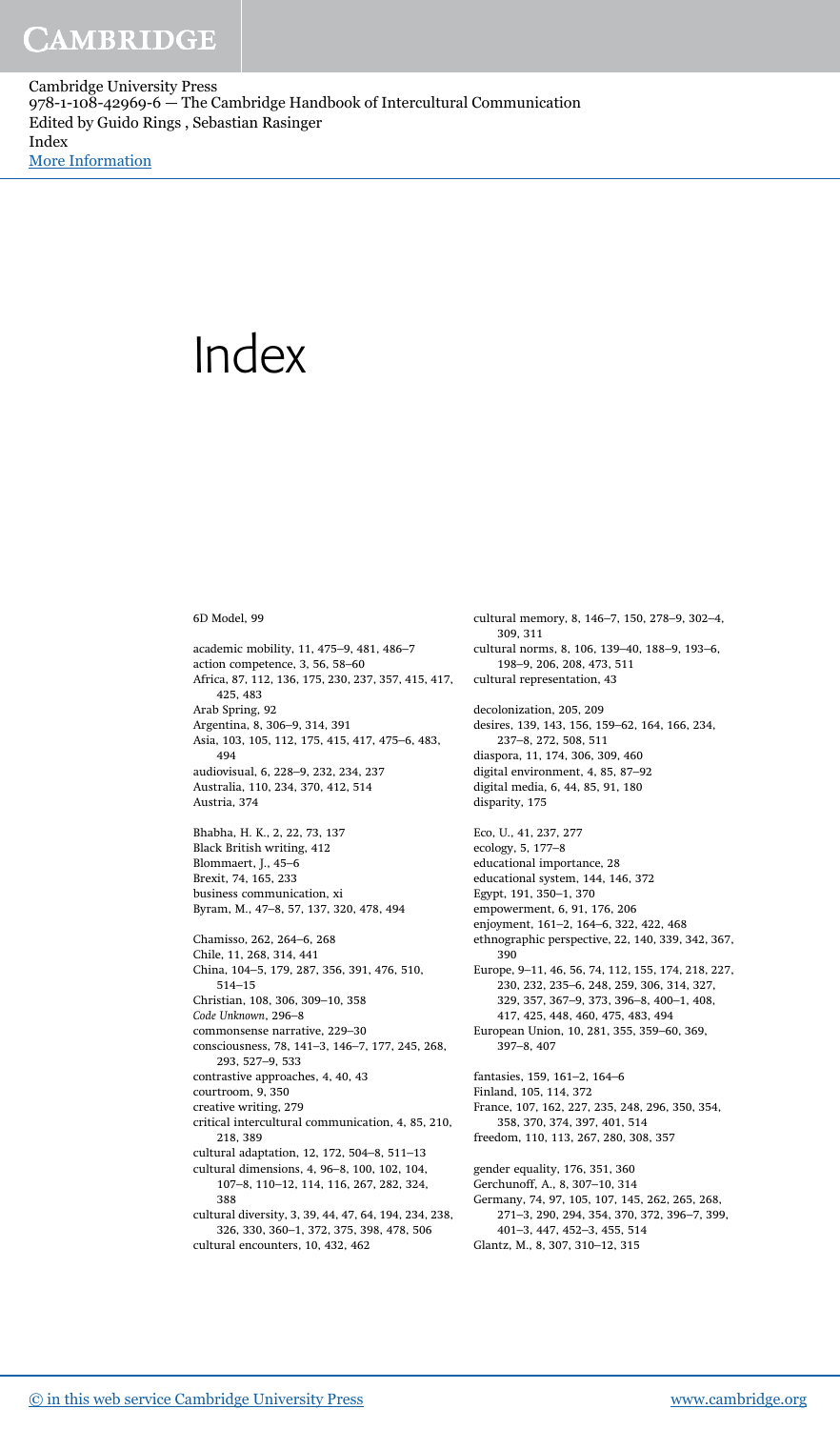[More Information](www.cambridge.org/9781108429696)

| Index | 537 |
|-------|-----|
|       |     |

globalization, 7, 23–4, 29, 45, 69, 73, 76, 120, 286, 288, 294, 475 GLOBE study, 42, 106, 383 Greece, 370, 373 Gumperz, J. J., 37, 39–41, 48, 423 Haneke, M., 296–9 *Hidden*, 296–8 Hofstede, G., xii, 4, 30, 41–2, 46, 96, 98, 101–16, 124, 174, 383–5 Holliday, A., 42–3, 124, 155, 251, 339, 344 Homelander, 230–1, 233, 235–6 hospitality, 105, 149, 232, 469 Hungary, 74, 227, 281, 398 hybridity, 44, 68, 72–5, 504 hypermobility, 9, 367 imagined, 25, 70, 126, 139, 198, 230, 310, 315, 432, 434, 484, 487 independence, 100, 110, 208, 237, 270, 307, 309, 461 Inglehart, R., 4, 98, 108–10, 113 integrative intercultural communication, 5, 120–1, 125–6, 132 interactive approaches, 37, 49 intercultural awareness, 10, 114, 337, 344 intercultural competencies, 3, 36, 47, 56, 251, 319, 323, 325, 327, 329–30 intercultural dialogue, 5–6, 24, 121, 124, 126, 128–30, 132, 145, 188, 190, 197, 199, 496 intercultural education, 8, 51, 331, 335–6, 338, 340–1 intercultural ethics, 6, 187–92, 196–7 intercultural mediation, 3, 8, 36, 41, 44, 47, 49–50, 323, 326–9, 336 intercultural skills, 7, 63, 276, 278–9, 281–3, 320, 327, 330, 374–5 interdisciplinarity, 50, 125–6, 128, 132, 215 Iraq, 148, 370 Islamic, 9, 351, 355–9, 448, 450, 453–4 Israel, 303, 306 Jandt, F. E., 1, 35 Japan, 57, 105, 114, 189, 208, 386, 391, 476, 514, 525 Jordan, 370 *K.*, 312–14 *Kanak Sprak*, 265, 455 Kramsch, C., 45, 171, 278 Kucinski, B., 8, 307, 312–15 Latin America, 8, 112, 175, 306–7, 443, 475, 481, 483 Lebanon, 370 legal system, 350, 357, 359, 473 Levy, A., 5, 137, 144–8 linguistic approaches, 10, 244 linguistic diversity, 45–7, 175, 360, 378, 398, 400 list models, 57, 62, 64 marriage, 9, 189, 191, 215, 324, 352, 354, 356–7, 359, 361, 386 mass migration, 148, 330, 415

Mediacom–itim study, 99, 112 methodologies collaborative, 211 ethical, 212 indigenous, 179, 210 intersectional, 214–16 queer, 213 reflexive, 211–12 Mexico, 8, 11, 307, 310–12, 389, 435–7 Minkov, M., 4, 52, 97–9, 102–3, 105–6, 111–14 modernity, 23–4, 28–30, 72, 217, 436, 438, 450 monoculturality, 2, 70, 80, 178, 281, 289, 305, 371, 507 multiculturality, 68–71, 73, 77 multidisciplinarity, 125–6 multilingualism, 3, 36, 45–9, 126, 155, 264–6, 376, 410 Netherlands, 373, 399, 402–3 nexus analysis, 5, 121, 123–4, 126–8 nomad, 448 Norway, 105, 374 Obama, B., 85, 88–9 Oliver, J. F. A., 273 *Open City*, 5, 137, 144, 148, 150 othering, 10, 43, 137, 156, 281, 294, 299, 389, 396–7, 400, 477–8, 482 persuasion, 199, 255, 406 Peru, 11, 438–40 pluralism, 355, 360 plurality, 5, 18, 143, 147, 150, 178, 197, 350 poetics, 266, 268, 412, 414–16, 419, 423 Poland, 5, 74, 158, 160, 162–3, 312, 407, 411 politeness theory, 243, 246, 248, 250–4 positivism, 21, 218, 521, 528, 533 postcolonial perspectives, 22, 73, 214 postcolonialism, 86, 206–7 power relations, 2, 6, 39, 86, 173, 272, 389, 528 pragmatics, 37–8, 246, 251, 253 pseudo-anonymity, 88, 90 psychoanalytic reading, 5, 72, 156, 159, 164, 166 public policy, 9, 205, 350, 352–7, 359, 361 reciprocity, 60, 125, 420, 509, 511 re-entry, 172, 335, 342–4 reflective writing, 343 relativism, 78–9, 193–5, 521–2, 524, 528–9 resistance, 10, 91, 149, 151, 156, 163, 179, 206, 208, 236, 292, 389, 413, 427, 454, 457, 499 rhizomatic approach, 124, 126–7, 130, 132 Russia, 106, 232, 287, 306, 311, 391, 514 Said, E. W., 43, 210, 388 Schwartz Value Orientations, 99 second language, 8, 40, 335, 374, 401, 406, 479 Single Story, 136 *Small Island*, 5, 137, 144–8 social work practice, 8, 319–20, 331 sociological approaches, 8, 170 South Africa, 87

South Korea, 11, 476–89